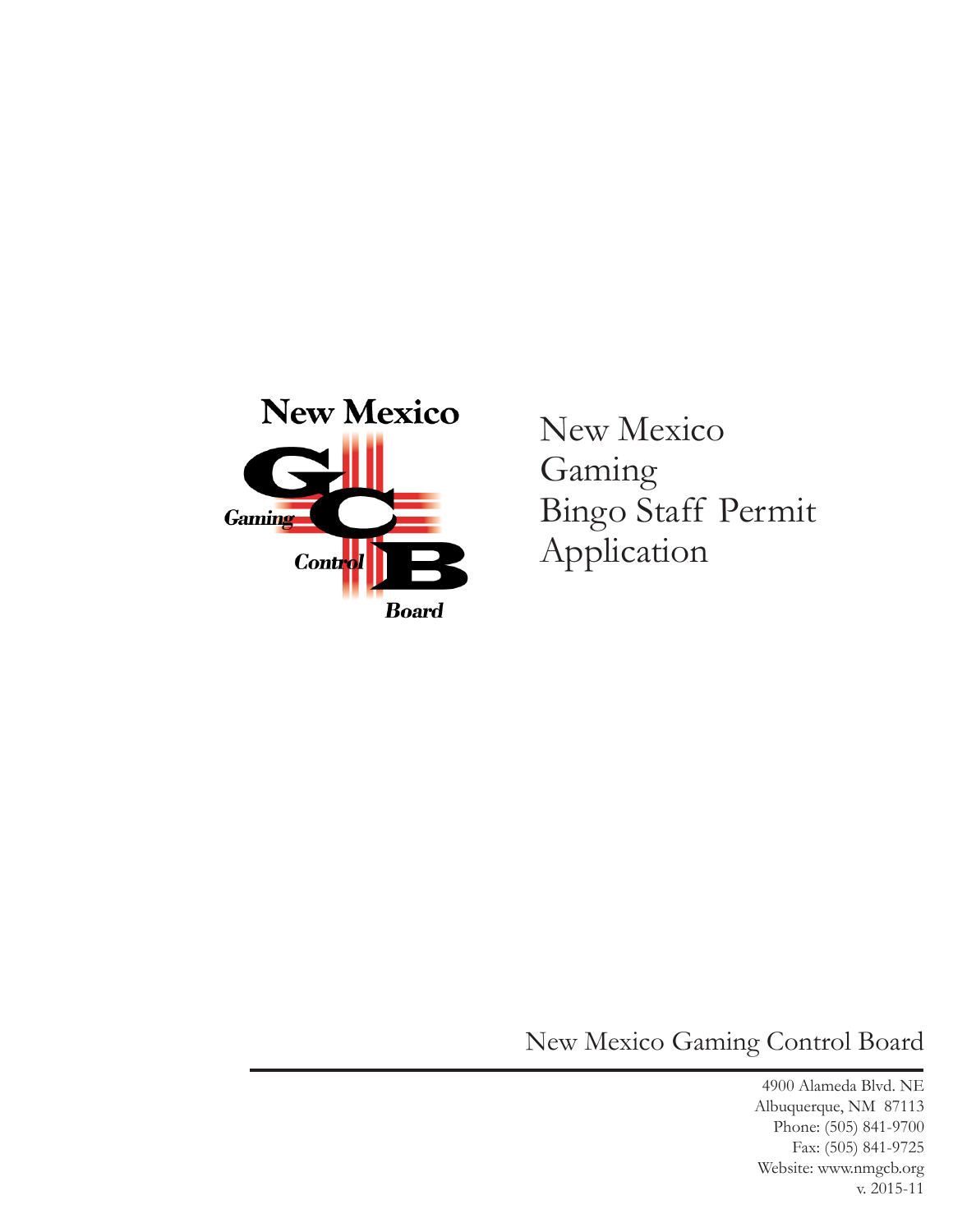### **New Mexico Gaming Control Board**

### Bingo Staff Permit **Application Checklist**

#### INCLUDE THE FOLLOWING:

 $\Box$  \$50.00 Application fee for a 3 year licensure

 $\square$  Completed Application

 $\Box$  Complete applicant's investigation •Notary Public must notarize your signature

Complete self disclosure form

- $\Box$  Include a recent passport photo or email digital photo taken in the last 90 days.
	- •Email digital photos to gcb-licensing@state.nm.us.
	- •If emailed, photo must be received before your application is submitted.
	- •Date photo was sent .

### **INCOMPLETE APPLICATIONS MAY NOT BE ACCEPTED**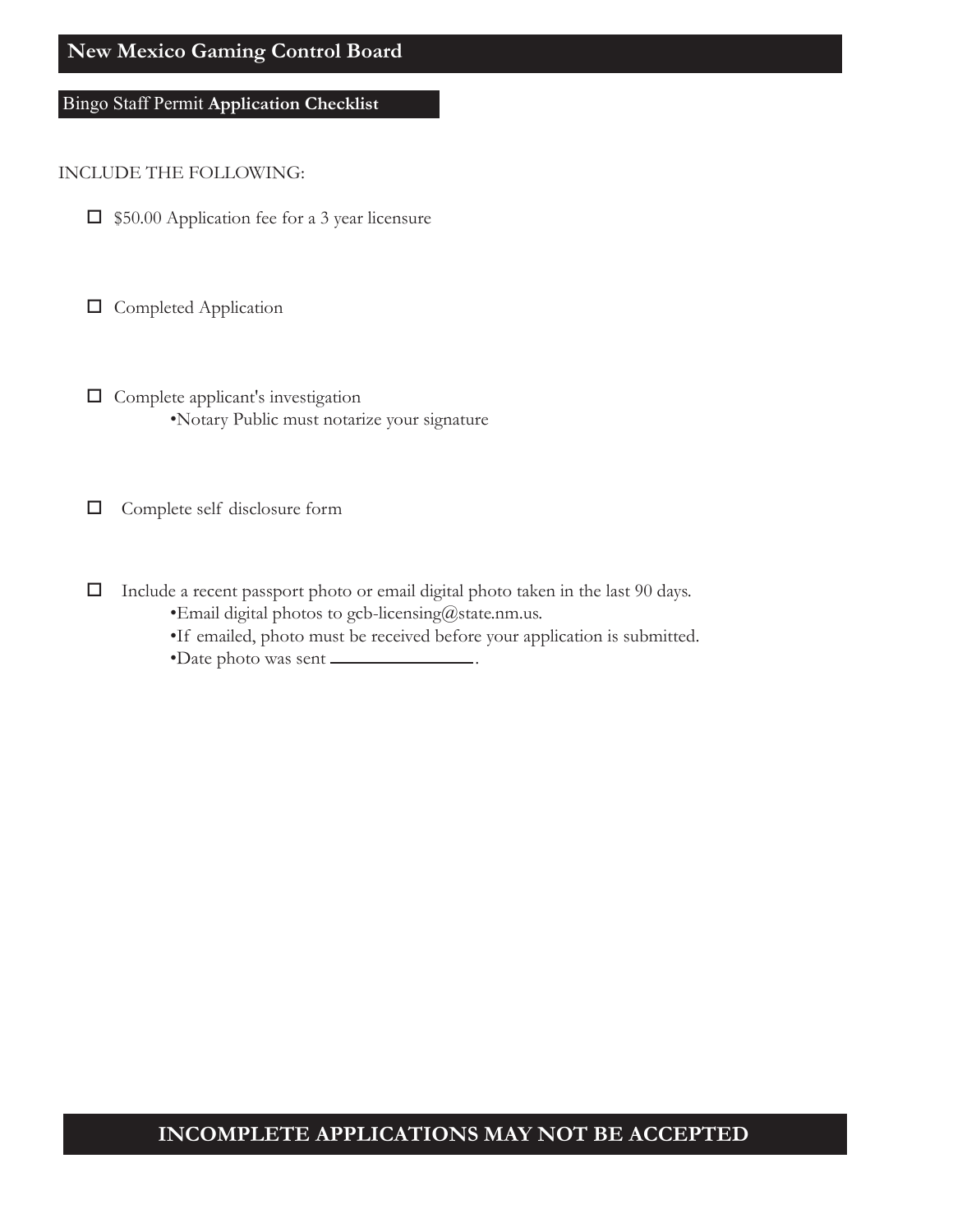

# New Mexico Gaming Control Board **BINGO STAFF PERMIT APPLICATION**

**\$50.00 Application Fee for a Three Year Licensure** Revised June 2011

| Applicant's Printed Name (last, first, middle)                                                         |                                                                                                                                     |                                                                                  |            |                                                      |     |                  |                                                                                      |  |                                                     |        |  |                                                                                                       |
|--------------------------------------------------------------------------------------------------------|-------------------------------------------------------------------------------------------------------------------------------------|----------------------------------------------------------------------------------|------------|------------------------------------------------------|-----|------------------|--------------------------------------------------------------------------------------|--|-----------------------------------------------------|--------|--|-------------------------------------------------------------------------------------------------------|
|                                                                                                        |                                                                                                                                     | Maiden/Married Names Past or Presently Used (Attach separate sheet if necessary) |            |                                                      |     |                  |                                                                                      |  |                                                     |        |  | Nicknames, Aliases, or any name that you have ever been known by (Attach separate sheet if necessary) |
| Sex                                                                                                    |                                                                                                                                     | Social Security Number                                                           |            | Other Social Security Number Used                    |     |                  |                                                                                      |  | Drivers License No. / I.D. # & State License Issued |        |  |                                                                                                       |
| Date of Birth                                                                                          | $\mathbf{Y}$ $\mathbf{Y}$ $\mathbf{e}$ $\mathbf{s}^*$<br>$\Box$ No<br>$\Box$ F<br>$\Box$ M<br>Place of Birth (city, state, country) |                                                                                  |            |                                                      |     |                  | *If "Yes", attach details                                                            |  |                                                     |        |  |                                                                                                       |
|                                                                                                        |                                                                                                                                     |                                                                                  |            |                                                      |     |                  |                                                                                      |  |                                                     |        |  |                                                                                                       |
| Weight<br>Height                                                                                       |                                                                                                                                     |                                                                                  | Hair Color | Eye Color<br>U.S. Citizen<br>$\Box$ Yes<br>$\Box$ No |     |                  | *If "No", attach details and indicate Alien Registration<br>Number here:             |  |                                                     |        |  |                                                                                                       |
| Physical Address                                                                                       |                                                                                                                                     |                                                                                  |            |                                                      |     |                  |                                                                                      |  |                                                     |        |  | Day Time Contact Number                                                                               |
| City                                                                                                   |                                                                                                                                     |                                                                                  |            | State                                                | Zip |                  | County                                                                               |  |                                                     |        |  | Length at This Address                                                                                |
| Mailing Address, if different from Physical Address (city, state, zip)                                 |                                                                                                                                     |                                                                                  |            |                                                      |     | Email Address    |                                                                                      |  |                                                     |        |  |                                                                                                       |
|                                                                                                        |                                                                                                                                     |                                                                                  |            |                                                      |     |                  |                                                                                      |  |                                                     |        |  |                                                                                                       |
|                                                                                                        | Bingo Licensee #<br>Position applying for:<br>□ Bingo Manager □ Alternate Bingo Manager □ Caller<br>$\Box$ Game Accountant          |                                                                                  |            |                                                      |     |                  |                                                                                      |  |                                                     |        |  |                                                                                                       |
|                                                                                                        |                                                                                                                                     | Are you replacing another person? $\square$ Yes* $\square$ No                    |            |                                                      |     |                  | *If "Yes" Name of person you are replacing:                                          |  |                                                     |        |  |                                                                                                       |
|                                                                                                        |                                                                                                                                     | Name of establishment(s) you will be working:                                    |            |                                                      |     |                  |                                                                                      |  |                                                     | Phone: |  |                                                                                                       |
| Position applying for:                                                                                 |                                                                                                                                     | □ Bingo Manager □ Alternate Bingo Manager □ Caller □ Game Accountant             |            |                                                      |     |                  |                                                                                      |  |                                                     |        |  | Bingo Licensee #                                                                                      |
|                                                                                                        |                                                                                                                                     | Are you replacing another person? $\square$ Yes* $\square$ No                    |            |                                                      |     |                  | *If "Yes" Name of person you are replacing:                                          |  |                                                     |        |  |                                                                                                       |
|                                                                                                        |                                                                                                                                     | Name of establishment(s) you will be working:                                    |            |                                                      |     |                  |                                                                                      |  |                                                     | Phone: |  |                                                                                                       |
| Position applying for:<br>□ Bingo Manager □ Alternate Bingo Manager □ Caller<br>$\Box$ Game Accountant |                                                                                                                                     |                                                                                  |            |                                                      |     | Bingo Licensee # |                                                                                      |  |                                                     |        |  |                                                                                                       |
|                                                                                                        |                                                                                                                                     | Are you replacing another person? $\Box$ Yes* $\Box$ No                          |            |                                                      |     |                  | *If "Yes" Name of person you are replacing:                                          |  |                                                     |        |  |                                                                                                       |
|                                                                                                        |                                                                                                                                     | Name of establishment(s) you will be working:                                    |            |                                                      |     |                  |                                                                                      |  |                                                     | Phone: |  |                                                                                                       |
| Position applying for:<br>□ Bingo Manager □ Alternate Bingo Manager □ Caller                           |                                                                                                                                     |                                                                                  |            |                                                      |     |                  | Bingo Licensee #<br>□ Game Accountant<br>*If "Yes" Name of person you are replacing: |  |                                                     |        |  |                                                                                                       |
|                                                                                                        |                                                                                                                                     | Are you replacing another person? $\square$ Yes* $\square$ No                    |            |                                                      |     |                  |                                                                                      |  |                                                     |        |  |                                                                                                       |
| Name of establishment(s) you will be working:                                                          |                                                                                                                                     |                                                                                  |            |                                                      |     | Phone:           |                                                                                      |  |                                                     |        |  |                                                                                                       |

# **PLEASE NOTE: Incomplete applications may be sent back.**

| FOR AGENCY USE ONLY          |           |                 |                                            |  |  |  |  |  |
|------------------------------|-----------|-----------------|--------------------------------------------|--|--|--|--|--|
| AFF PERMIT FEE.<br>. \$50.00 | Check No. | Money Order No. | Application Control No. Entity Control No. |  |  |  |  |  |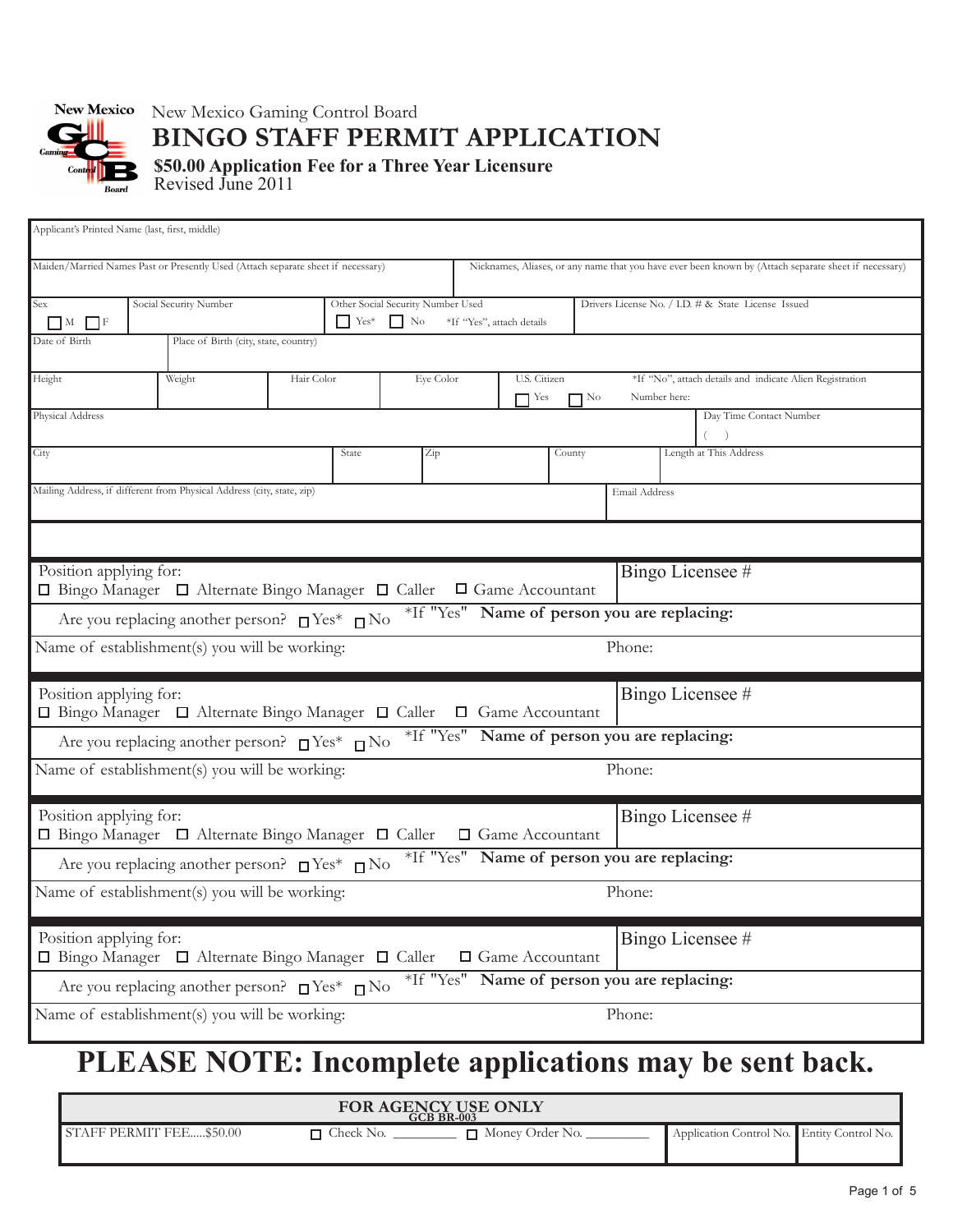

## **AFFIRMATION & STATEMENT**

I, Applicant's Printed Name , state under penalty of perjury that the entire Bingo Staff Permit Application, statements, attachments, and supporting schedules are true and correct to the best of my knowledge and belief, and that this statement is executed with the knowledge that misrepresentation or failure to reveal information requested may be deemed sufficient cause for the refusal to issue a Bingo Staff Permit by the State of New Mexico. Further, I am aware that later discovery of an omission or misrepresentation made in the above statements may be grounds for the denial of a Bingo Staff Permit or the revocation of the work permit. I am voluntarily submitting this application to the New Mexico Gaming Control Board under oath with full knowledge that I may be charged with perjury or other crimes for intentional omissions and misrepresentations pursuant to New Mexico law. I further consent to any background investigation necessary to determine my present and continuing suitability. I also agree that the State of New Mexico, its agencies, officers and assigns, shall be entitled to collect from me all expenses it incurs in processing this Bingo Staff Permit Application. If I fail to pay all the expenses incurred by the State for processing this Bingo Staff Permit Application, I agree that the State shall be entitled to recover from me any expenses incurred in pursuing its legal remedies, including, but not limited to, reasonable attorneys fees and costs. *Applicant's Printed Name*

My obligation and responsibilities continue as long as I am a holder of a valid staff permit.

Printed Full Legal Name (Last, First, Middle)

# **CERTIFICATION**

I, \_\_\_\_\_\_\_\_\_\_\_\_\_\_\_\_\_\_\_\_\_\_\_\_\_\_\_\_\_\_\_\_\_\_\_, acknowledge, understand and agree that by applying for and accepting any license, certification, registration, renewal, finding of suitability, or other approval (each a "License") from the New Mexico Gaming Control Board ("Board"), I am certifying to the Board that: *Applicant's Printed Name*

- 1. I have read the New Mexico Bingo and Raffle Act, Sections 60-2F-1 through 60-2F-26 NMSA 1978 ("Act") and administrative rules and policies adopted or approved by the Board (collectively "Rules" New Mexico Administrative Code 15.4 et seq.), and I understand and will implement the requirements including changes of the Act and Rules.
- 2. I understand and agree that, as a staff permittee, I am responsible for my own and the Licensee's compliance with the Act and Rules including, but not limited to where applicable to my job duties.
- 3. I am signing this Certification with the knowledge that the Licensee and I will be subject to disciplinary action, including fines and/or revocation or suspension of the License, for failure to comply with the Act or Board rules including, where applicable to my job duties.

The Statues & Rules can be found on our website at www.nmgcb.org

| Printed Full Legal Name (Last, First, Middle) ___________________________________ |                     |               |  |  |  |
|-----------------------------------------------------------------------------------|---------------------|---------------|--|--|--|
| Signature of Applicant <u>example and the set of Applicant</u>                    | Date: $\frac{1}{2}$ |               |  |  |  |
| (Must be notarized by notary public)                                              |                     |               |  |  |  |
| State of $\qquad \qquad$                                                          |                     |               |  |  |  |
|                                                                                   |                     |               |  |  |  |
|                                                                                   |                     |               |  |  |  |
|                                                                                   |                     |               |  |  |  |
|                                                                                   |                     | Notary Public |  |  |  |
| [SEAL]                                                                            |                     |               |  |  |  |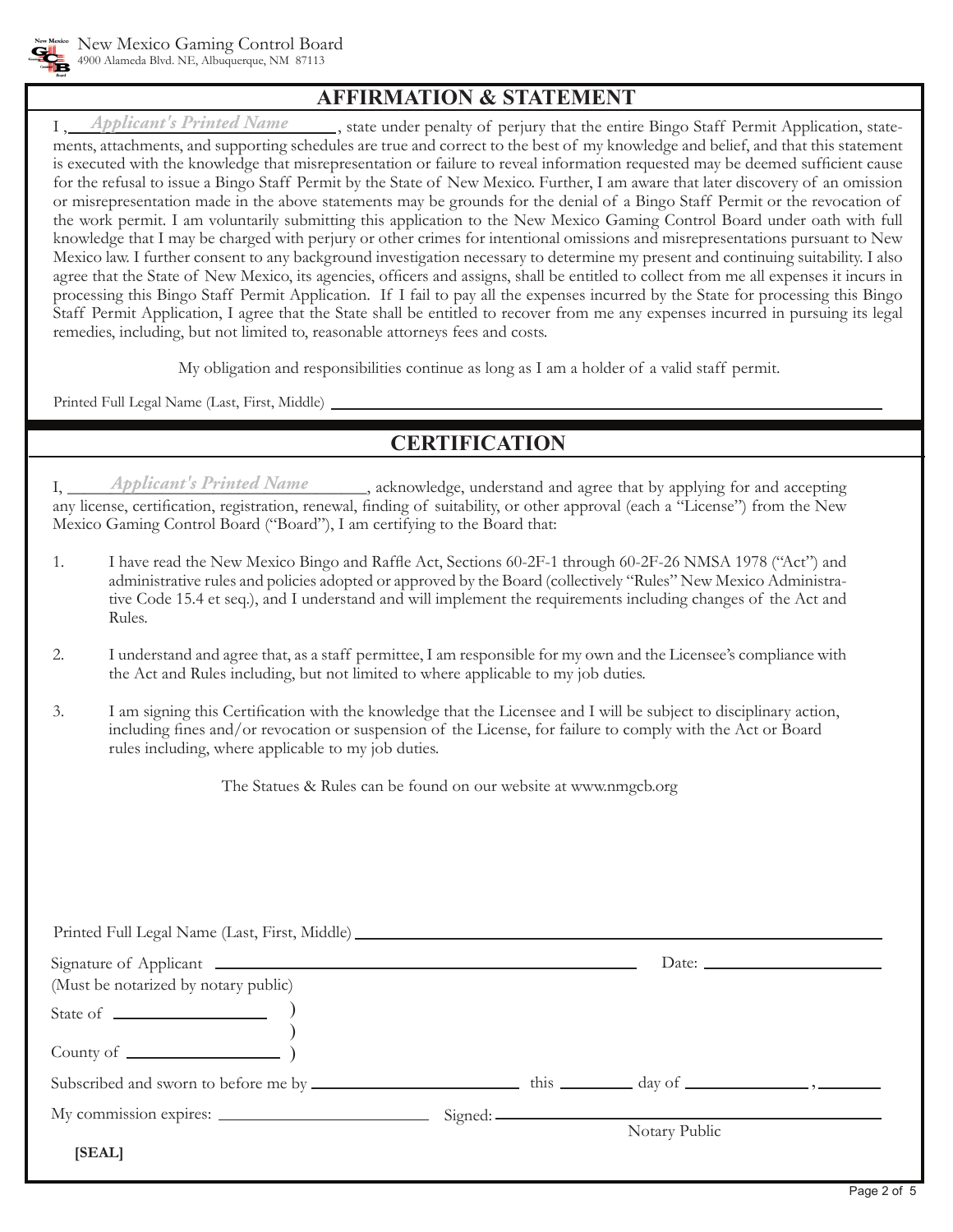

# **APPLICANT'S INVESTIGATION AUTHORIZATION AND REQUEST TO RELEASE INFORMATIONtion.**

- 1. I *Applicant's Printed Name* <sub>\_\_\_</sub>, hereby authorize the New Mexico Gaming Control Board or its designee ("collectively, "Board") to conduct a complete investigation into my personal background, using whatever legal means they deem appropriate. I hereby waive any rights of confidentiality in this regard.
- 2. I hereby authorize and request a review, full disclosure, and release of any and all information, materials, and documents concerning me requested by the New Mexico Gaming Control Board ("Board"), its agents, or employees, whether the information, materials, and documents are of a public, private, or confidential nature and whether the information, materials, and documents would otherwise be protected from disclosure by any constitutional, statutory or common law privilege.
- 3. I understand that by signing this authorization, a criminal history check will be performed. I authorize the Board to obtain, maintain, and use from any source, any information concerning me contained in any type of criminal history record files, wherever located. I understand that the criminal history record files contain records of arrests that may have resulted in a disposition other than a finding of guilt (i.e., dismissed charges, or charges that resulted in a not guilty finding.) I understand that the information may contain listings of charges that resulted in suspended imposition of sentence, even though I successfully completed the conditions of said sentence and was discharged pursuant to law. I authorize the release of this type of information, even though this record may be designated as "confidential" or "nonpublic" under the provisions of state or federal law.
- 4. I authorize the Board, its agents, or employees to determine the persons or entities to whom this Request is to be presented.
- 5. I understand that the Board, its agents, or employees will conduct a complete and comprehensive investigation to determine the validity of all information gathered. The Board, the State of New Mexico, and the agents and employees of either, will not be held liable for inaccurate information.
- 6. If this Request is not sufficient to obtain access to certain records, I understand that I may be asked to sign another appropriate authorization or release and that any failure to do so may be taken into consideration by the Board, its agents, or employees in reviewing my application.
- 7. I understand that I may revoke this Request in writing at any time and that the Board, its agents, or employees may take the revocation into consideration in reviewing my application.
- 8. This Request is valid for the duration of the period that I am licensed with the New Mexico Gaming Control Board.
- 9. I consent to the disclosure of information compiled by the Board in connection with my application to any law enforcement or any regulatory agency of this or any other state, the government of the United States, any foreign country, or any Indian Tribe. I understand any information could include any information contained within the application, within financial or personnel records, any information found or obtained from any source, and any information maintained by the Board.

(Continued on next page)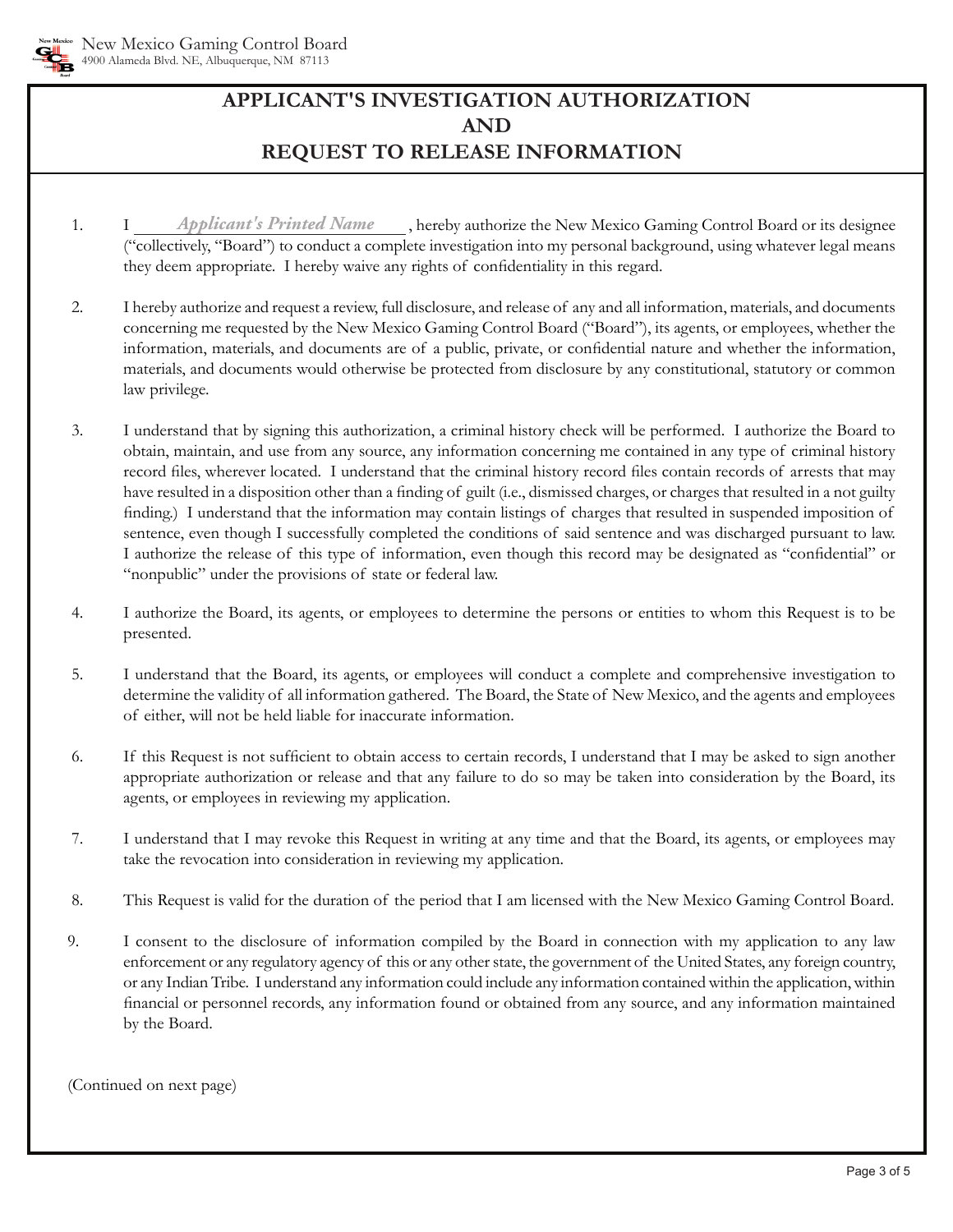

# **APPLICANT'S INVESTIGATION AUTHORIZATION AND REQUEST TO RELEASE INFORMATION**

- 10. I hereby release, waive, discharge, and agree to hold harmless, and otherwise waive liability as to the State of New Mexico, the Board, and other agents or employees of the State of New Mexico for any damages resulting from any collection, use, disclosure, or publication in any manner, other than a willfully unlawful disclosure or publication, of any material or information acquired during inquiries, investigations, or hearings, and hereby authorize the lawful use, disclosure, or publication of this material or information.
- 11. I do, for myself, my heirs, executors, administrators, successors, and assigns, hereby release the providers of the information collected pursuant to this Request, and their agents and employees, from any and all liability arising out of or by reason of complying with this Request.
- 12. A photocopy of this Request will be considered as valid and effective as the original.

| Printed Full Legal Name (Last, First, Middle) ___________________________________ |  |               |  |  |
|-----------------------------------------------------------------------------------|--|---------------|--|--|
|                                                                                   |  |               |  |  |
| (Must be notarized by notary public)                                              |  |               |  |  |
| State of $\qquad \qquad$                                                          |  |               |  |  |
|                                                                                   |  |               |  |  |
|                                                                                   |  |               |  |  |
|                                                                                   |  |               |  |  |
|                                                                                   |  | Notary Public |  |  |
| [SEAL]                                                                            |  |               |  |  |
|                                                                                   |  |               |  |  |
|                                                                                   |  |               |  |  |
|                                                                                   |  |               |  |  |